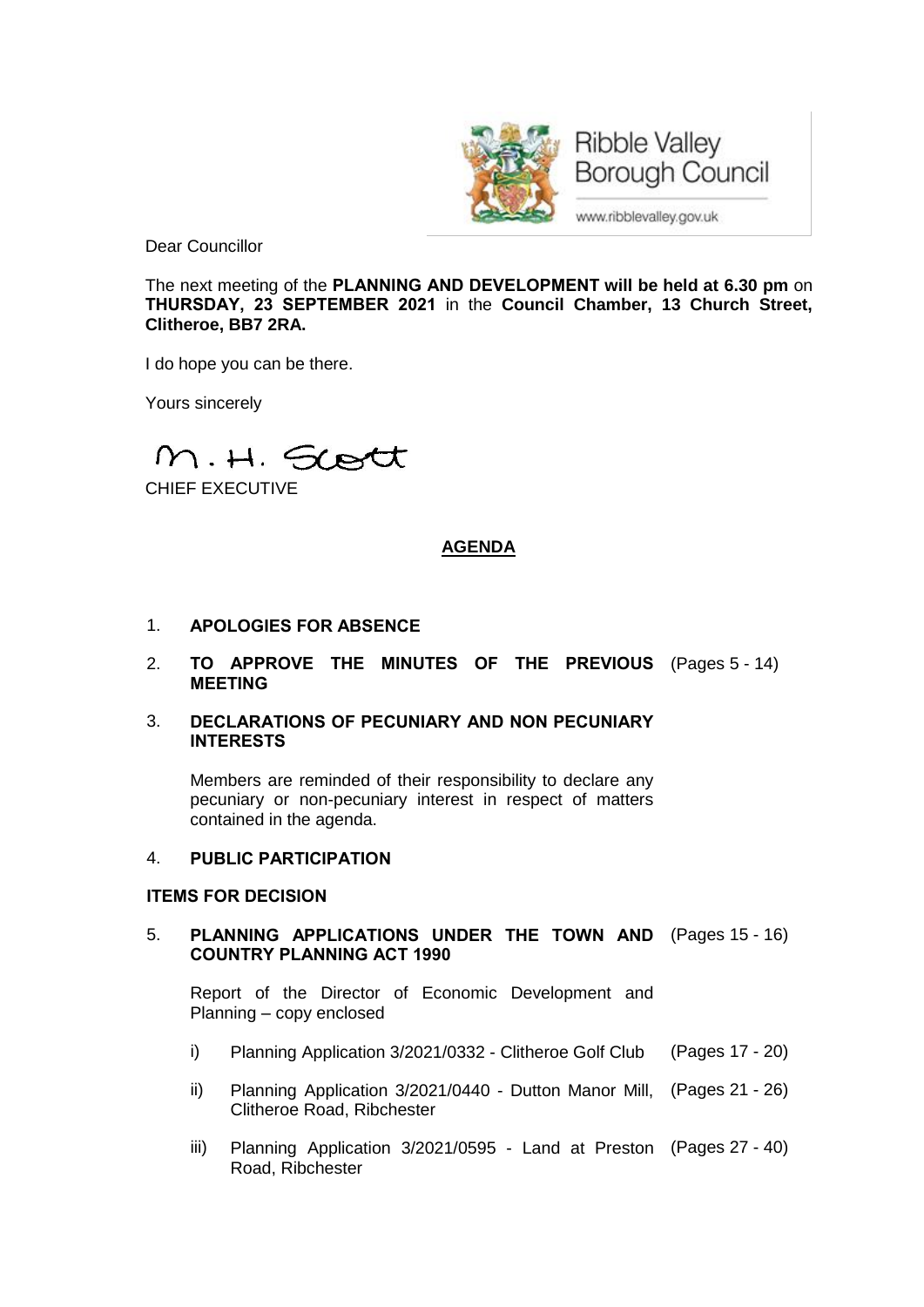- iv) Planning Application 3/2021/0598 Fairfield business (Pages 41 44) Park, Longsight Road, Clayton le Dale
- v) Planning Application 3/2021/0748 Pendle View (Pages 45 52) Fisheries, A59 Bypass, Wiswell
- vi) Planning Application 3/2021/0205 Land at Neddy (Pages 53 68) Lane, Billington
- vii) Planning Application 3/2021/0373 Land off Elker Lane, (Pages 69 74) **Billington**

#### 6. **LONGRIDGE LOOP** (Pages 75 - 76)

Report of Director of Economic Development and Planning enclosed.

#### **ITEMS FOR INFORMATION**

# 7. **APPEALS** (Pages 77 - 92)

Appeals update.

3/2021/0096 – Change of use from agricultural building to one dwelling and associated operational development at Pinfold Farm, Preston Road, Ribchester, PR3 3YD – appeal allowed.

Appeal against enforcement of failure to comply with condition to cease permanent residential use of the units and use of the units other than for holiday use at Brotherton Barn, Bolton-by-Bowland, BB7 4PQ – time amended but otherwise dismissed.

3/2021/0084 – proposed demolition of existing garage. Extensions and alterations to change the use of domestic store to a dwelling at The Rann, Saccary Lane, Mellor, BB1 9DL – appeal dismissed.

3/2020/0953 – retention of 10 PVC windows to north-west and south-west ground floor elevations at Castle Hotel, Station Road, Clitheroe – appeal dismissed.

#### 8. **REPORTS FROM REPRESENTATIVES ON OUTSIDE BODIES**

None.

# 9. **EXCLUSION OF PRESS AND PUBLIC**

None.